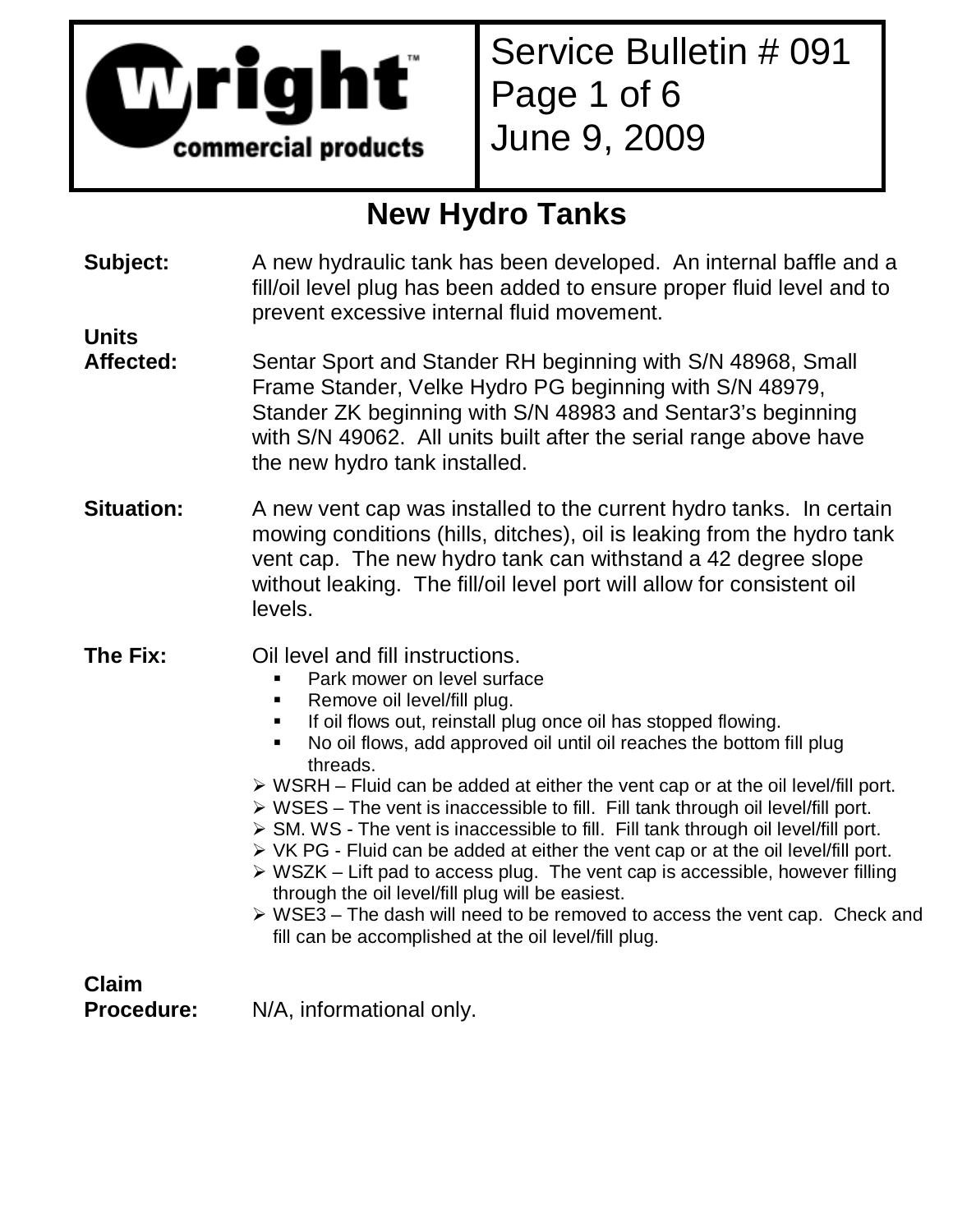

# Service Bulletin # 091 Page 2 of 6 June 9, 2009

#### - **Hydraulic Tank, RH – 93410114**

o WSRH – Fluid can be added at either the vent cap or at the oil level/fill port.



### - **Hydraulic Tank, SPORT – 93410114**

o The vent is inaccessible to fill. Fill tank through oil level/fill port.

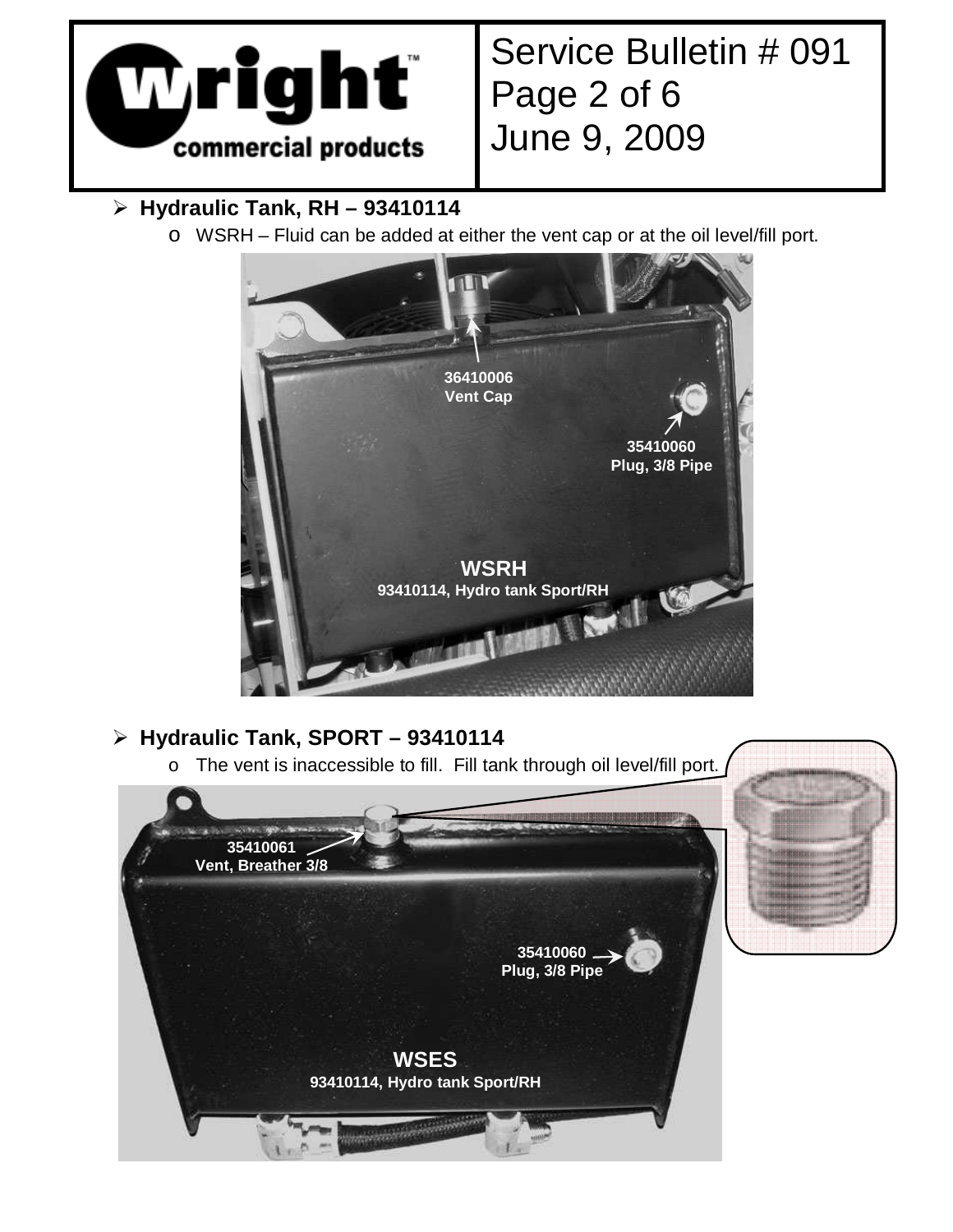

# Service Bulletin # 091 Page 3 of 6 June 9, 2009

#### - **Hydraulic Tank, SM WS – 91420007**

o The vent cap is inaccessible to fill. Fill tank through oil level/fill port.

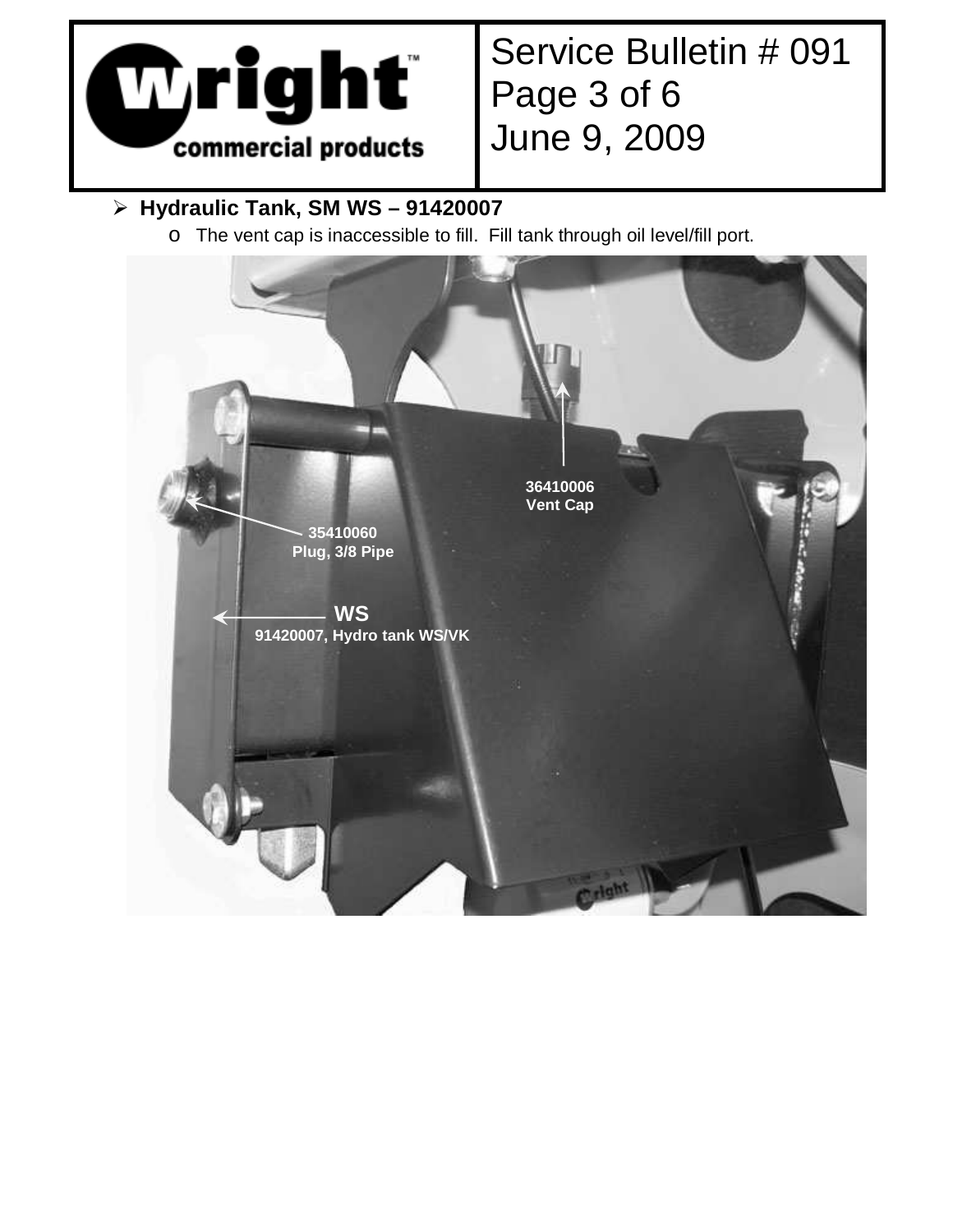

# Service Bulletin # 091 Page 4 of 6 June 9, 2009

#### - **Hydraulic Tank, WV PG – 91420007**

o Fluid can be added at either the vent cap or at the oil level/fill port.

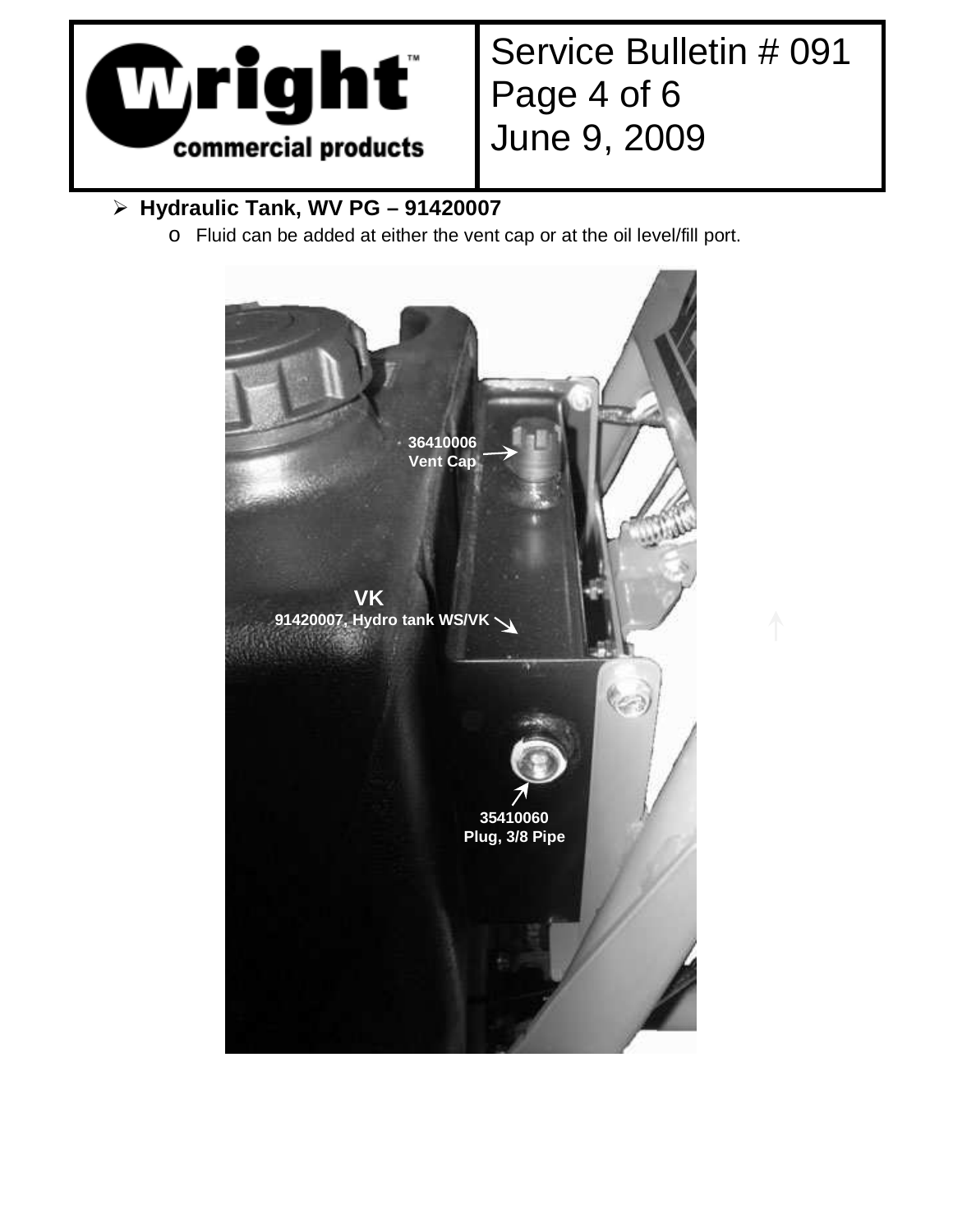

# Service Bulletin # 091 Page 5 of 6 June 9, 2009

#### - **Hydraulic Tank, ZK – 91420012**

o Lift pad to access plug. The vent cap is accessible, however filling through the oil level/fill plug will be easiest.